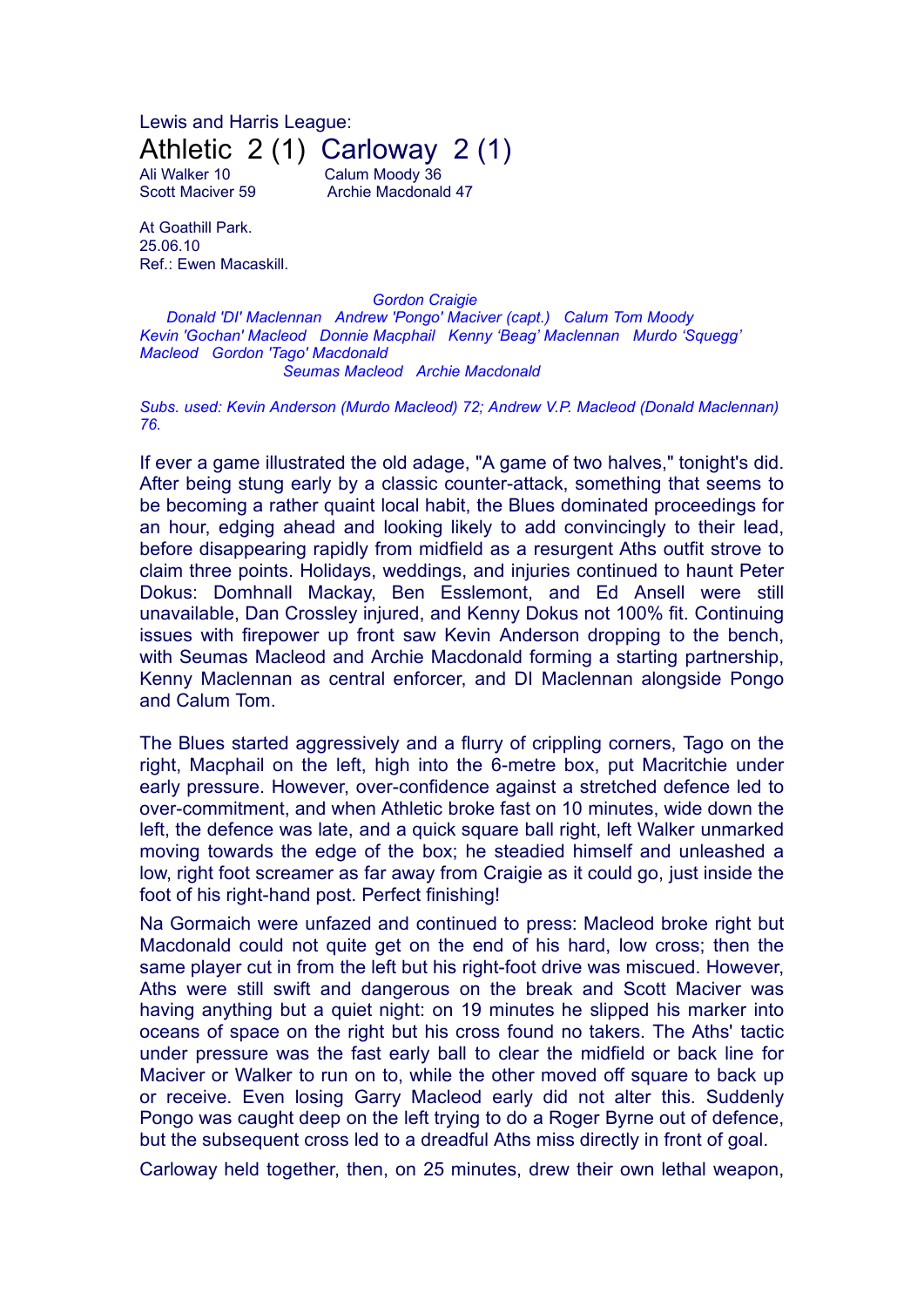Gordon Tago, into the fray: first, he sent the Blues' first real shot narrowly past from 20 metres. Then, a run and high, swirling cross was scrambled away for a corner from which he himself sent a vicious curler into the 6-metre box; it was glanced on to the left, lifted back in by Macdonald, and Pongo headed just over. Moments later, however, another nasty Tago corner allowed Moody to crash home a free header from 6 metres. Athletic retaliated immediately, when a Maciver cross from the right was smacked on to Craigie's right-hand post. The half ended with Pongo releasing Gochan moving into the right of the box but Macritchie brilliantly beat his strike away.

Straightaway, Carloway were ahead as Gochan was freed down the right to square a low cross for Macdonald to flick past Macritchie first-time, though Athletic were unhappy, believing that the ball might have been put into touch earlier, as a defender lay injured. For a period na Gormaich were hot: an exquisite Macphail flick over the back line let Macdonald advance on the left of goal but his lob over the keeper went just past. Then Kenny Beag headed over, before a whole sea-change took place in the course of the game. Ali Walker received the ball on the right, about 22 metres out, left Pongo for dead, then ran in to supply Maciver bursting through in the centre to convert from 8 metres.

Although Tago had another mazy run on 74 minutes to set up Kevin Anderson, who had just strayed marginally offside, in the final half-hour the balance of play now swung decisively in favour of the Goathill side, as the Blues' midfield fragmented and their back three were unable to contain the Aths' strike force. Walker twice lost his marker to test Craigie before Maciver raced clear on 79 minutes towards goal. Calum Moody and he had a wrestling match heading into the box and the striker went down. Again, it was one of those incidents that you read according to which team you support: was it or wasn't it? If it was a foul, it was inside the box, hence a penalty. However, after an eternity, a foul was awarded - but on the edge of the box! The free-kick was well-struck, but just over.

Archie Macdonald opened the defence for Gochan to have a final attempt well-saved, before Maciver almost sealed victory on 89 minutes with a turn on the edge of the box and shot which flashed just past Craigie's right-hand post.

The best striker on the island continues to haunt Carloway, although he has a rival for this title in Ali Walker, his co-hammer of the Blues. Both play in the final third, they want to score goals but are not selfish, and their running off the ball and creation of personal space is exemplary; also, Scott's pace from a standing start is remarkable - what is his time for the 100 metres? Perhaps a back three is not the best defence against such opposition, although DI had an excellent return to League duty. Despite gradually losing a grip at the back, na Gormaich competed well for an hour, and with a little more luck, might have had the game won by then, as Seumas Macleod reprised his endless-motion EaF2 performance versus Back, while Archie Macdonald stole around like a young Lou Macari. Also, when Gordon Tago and Kevin Macleod get the ball at feet, facing the opposition, and have not fallen too far back, they are very tricky customers to deal with, especially if they stay wide and stretch the defence; both have nasty shots, and Gordon Tago's corners were world-class - the stuff of nightmares for a goalkeeper, although Colin